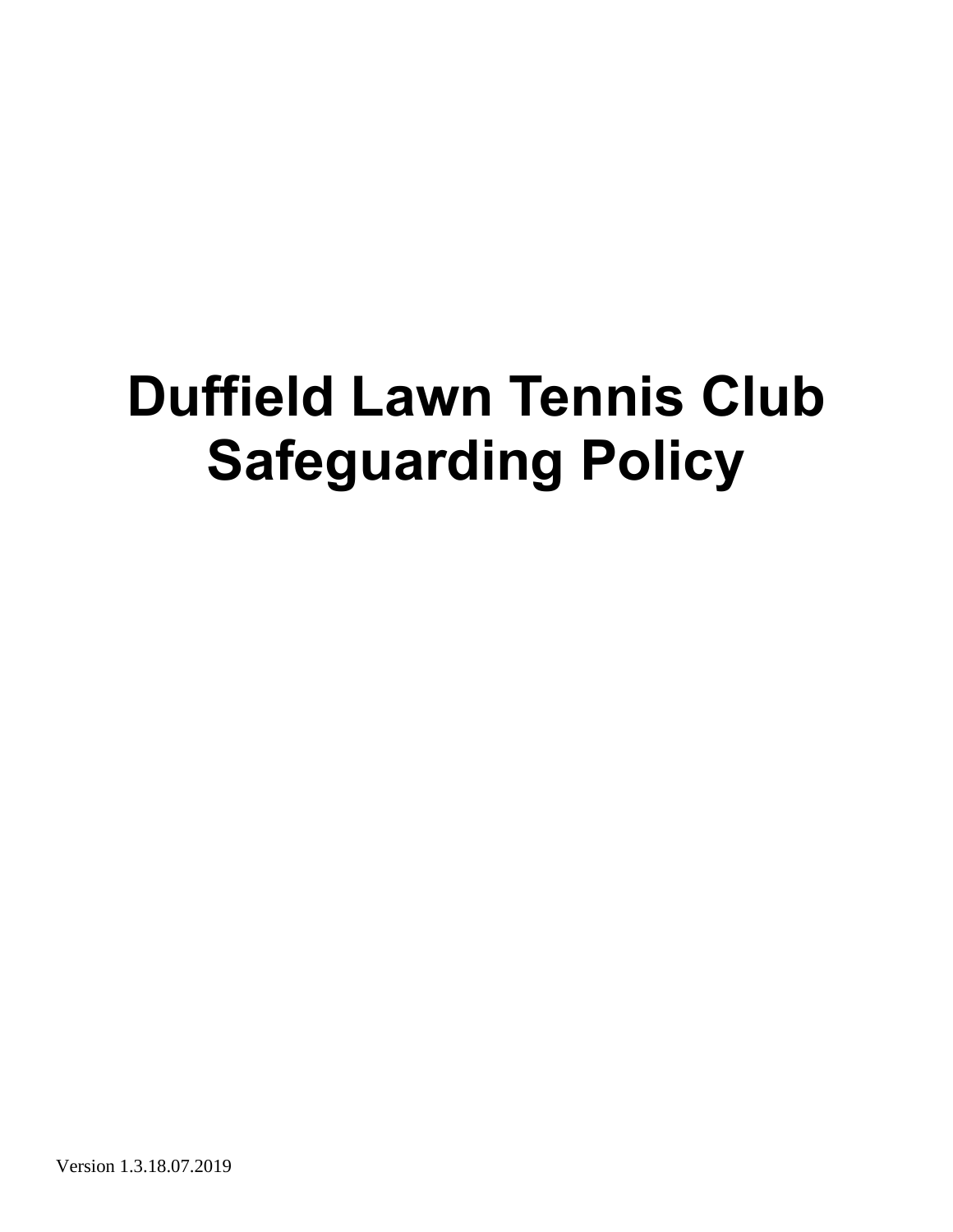### Reporting a Safeguarding Concern within the Tennis Environment

How to respond to concerns that arise within a tennis environment.

For Tennis Wales / Tennis Scotland cases, on-going consultation will take place with them.



SPC = Safeguarding and Protection Committee LRC = Licensing and Registration Committee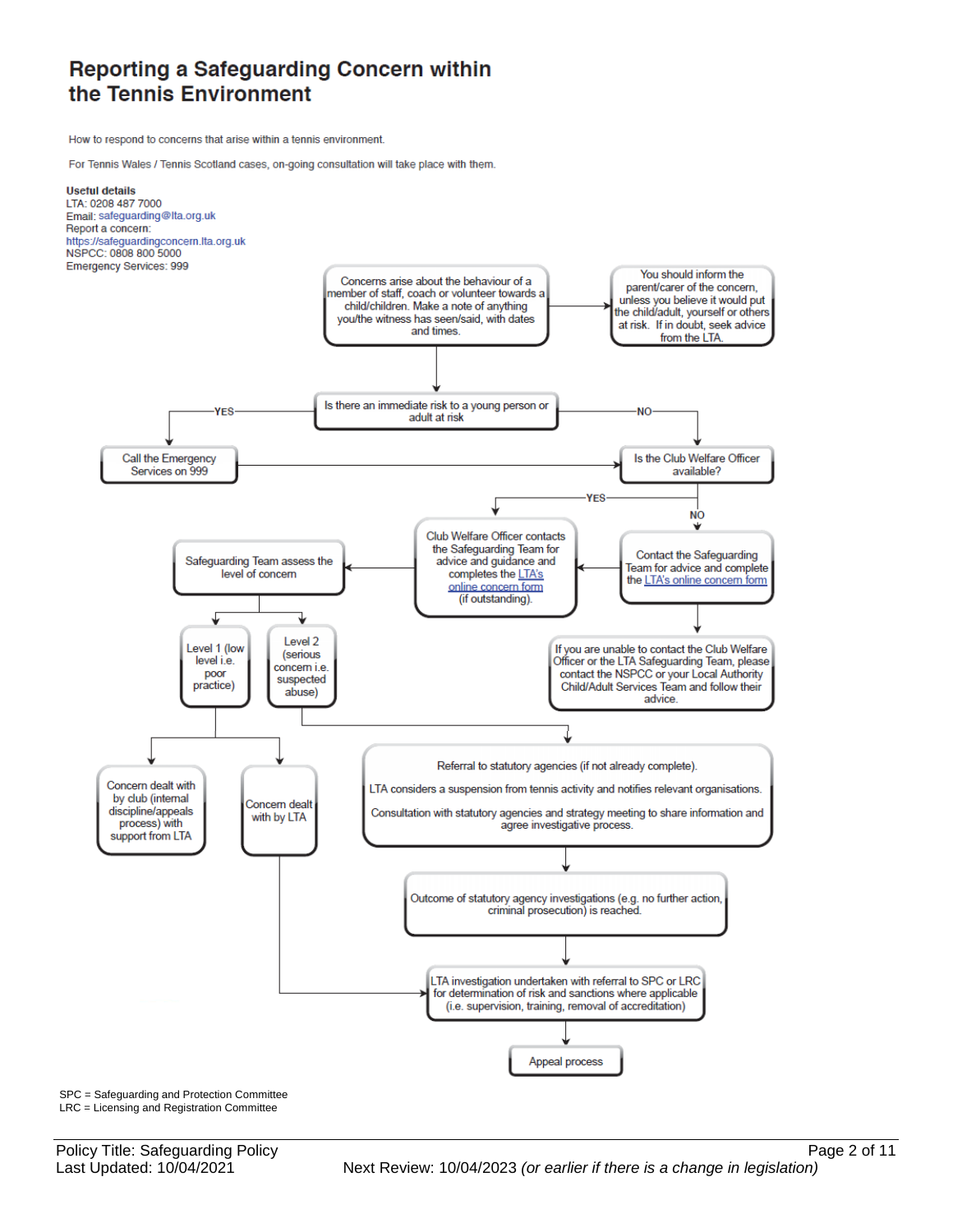## **Safeguarding Policy**

#### **1. Policy statement**

The Duffield Lawn Tennis Club is committed to prioritising the well-being of all children and adults at risk, promoting safeguarding in our club at all times, including all programmes and events we run. All activities, events and trips arranged by the club run in accordance with the LTA's Safeguarding at Events and Competitions guidance. This Policy strives to minimise risk, deliver a positive tennis experience for everyone and respond appropriately to all safeguarding concerns/disclosures.

The Club shares the clubhouse with Duffield Squash and Racketball Club and we have a joint safeguarding subcommittee, which includes the Welfare officers and Head Coaches of both clubs.

#### **2. Use of terminology**

**Child:** a person under the age of eighteen years.

Note that some legislation in Scotland defines a child as a person under sixteen years old. However, where there is any safeguarding concern, anyone under the age of 18 is regarded as a child unless advised otherwise by the LTA Safeguarding Team .

**Adult at risk:** a person aged eighteen years or over who is, or may be, in need of community care services by reason of disability, age or illness; and is, or may be, unable to take care of, or unable to protect him or herself against abuse or neglect.

**Safeguarding children:** protecting children from abuse and neglect, preventing the impairment of children's health or development, ensuring that they grow up in circumstances consistent with the provision of safe and effective care, and taking action to enable all children to have the best life chances.

**Safeguarding adults at risk:** protecting adults from abuse and/or neglect. Enabling adults to maintain control over their lives and make informed choices without coercion. Empowering adults at risk, consulting them before taking action, unless someone lacks the capacity to make a decision, or their mental health poses a risk to their own or someone else's safety, in which case, always acting in his or her best interests.

*(See appendix A for full glossary of terms)*.

#### **3. Scope**

This Policy is applicable to all staff, volunteers, committee members, coaches and club members. It is in line with national legislation and applicable across the UK.

Advice, guidance and support is available from the LTA Safeguarding Team.

**4. Responsibility for the implementation of the Safeguarding Policy, Code of Conduct and Reporting Procedure**

#### **SAFEGUARDING IS EVERYONE'S RESPONSIBILITY: NOT RESPONDING TO A SAFEGUARDING CONCERN IS NOT AN OPTION.**

- Our club's committee has overall accountability for this Policy and its implementation
- Our club Welfare Officer is responsible for updating this Policy in line with legislative and club developments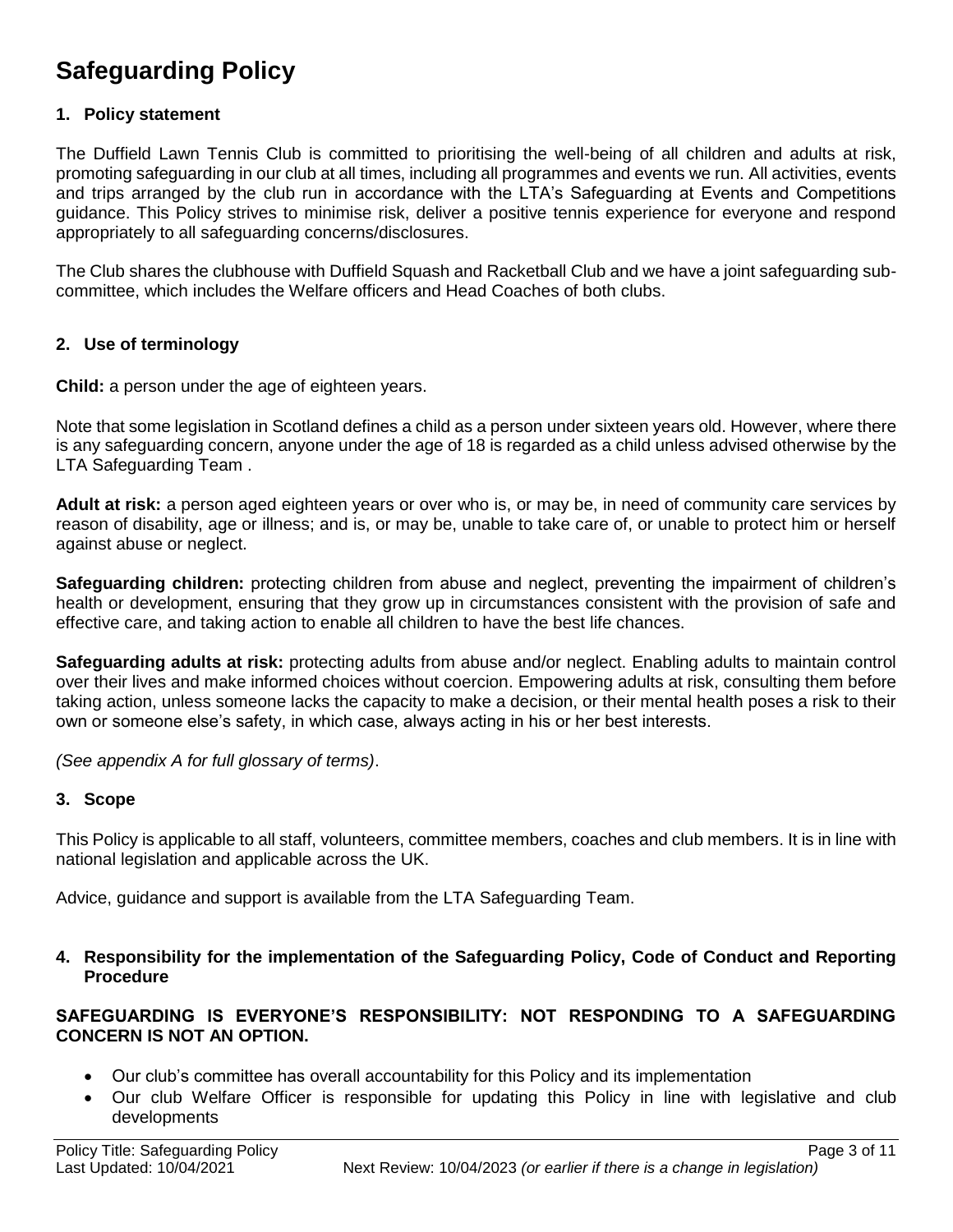- All individuals involved in/present at the club are required to adhere to the Policy and Code of Conduct
- The LTA Safeguarding Team and Tennis Scotland, Tennis Wales and Tennis Foundation Safeguarding Leads can offer support to help clubs proactively safeguard.

#### **Where there is a safeguarding concern/disclosure:**

- The individual who is told about, hears, or is made aware of the concern/disclosure is responsible for following the Reporting a Safeguarding Concern Procedure shown in the flowchart at the beginning of this policy. Unless someone is in immediate danger, they should inform their club Welfare Officer, LTA Safeguarding Team or National Safeguarding Lead.
- The club Welfare Officer and Safeguarding Leads are responsible for reporting safeguarding concerns to the LTA Safe Safeguarding Team.
- The LTA Safeguarding Team is responsible for assessing all safeguarding concern/disclosures that are reported to them and working with the club Welfare Officer and National Safeguarding Leads to follow up as appropriate on a case-by-case basis, prioritising the well-being of the child/ adult at risk at all times. Dependent on the concern/disclosure, a referral may be made to:
	- o The police in an emergency (999);
	- o Local Authority Children's Services **01629 533190**
	- o Local Authority Adult Services **01629 533190**
	- o Designated Officer (England only) for concerns/disclosures about a member of staff, consultant, coach, official or volunteer **01629 533190**

#### **5. Breaches of the Safeguarding Policy, Code of Conduct and Reporting Procedure**

Breaches of this Policy and/or failure to comply with the outlined responsibilities may result in the following:

- Disciplinary action leading to possible exclusion from the club, dismissal and legal action
- Termination of current and future roles within the club and roles in other clubs, the LTA, Tennis Wales, Tennis Scotland and the Tennis Foundation*.*

Actions taken by players, parents or carers, staff, consultants, volunteers, officials, coaches inside or outside of the club that are seen to contradict this Policy may be considered a violation of this Policy.

Where an appeal is lodged in response to a safeguarding decision made by the club, the individual should adhere to the club's appeal procedure.

#### **6. Whistleblowing**

Safeguarding children and adults at risk requires everyone to be committed to the highest possible standards of openness, integrity and accountability. As a club, we are committed to encouraging and maintaining a culture where people feel able to raise a genuine safeguarding concern and are confident that it will be taken seriously.

#### **What is whistle blowing?**

In the context of safeguarding, "whistle blowing" is when someone raises a concern about the well-being of a child or an adult at risk.

A whistle blower may be:

- a player;
- a volunteer;
- a coach:
- other member of staff:
- an official:
- a parent;
- a member of the public.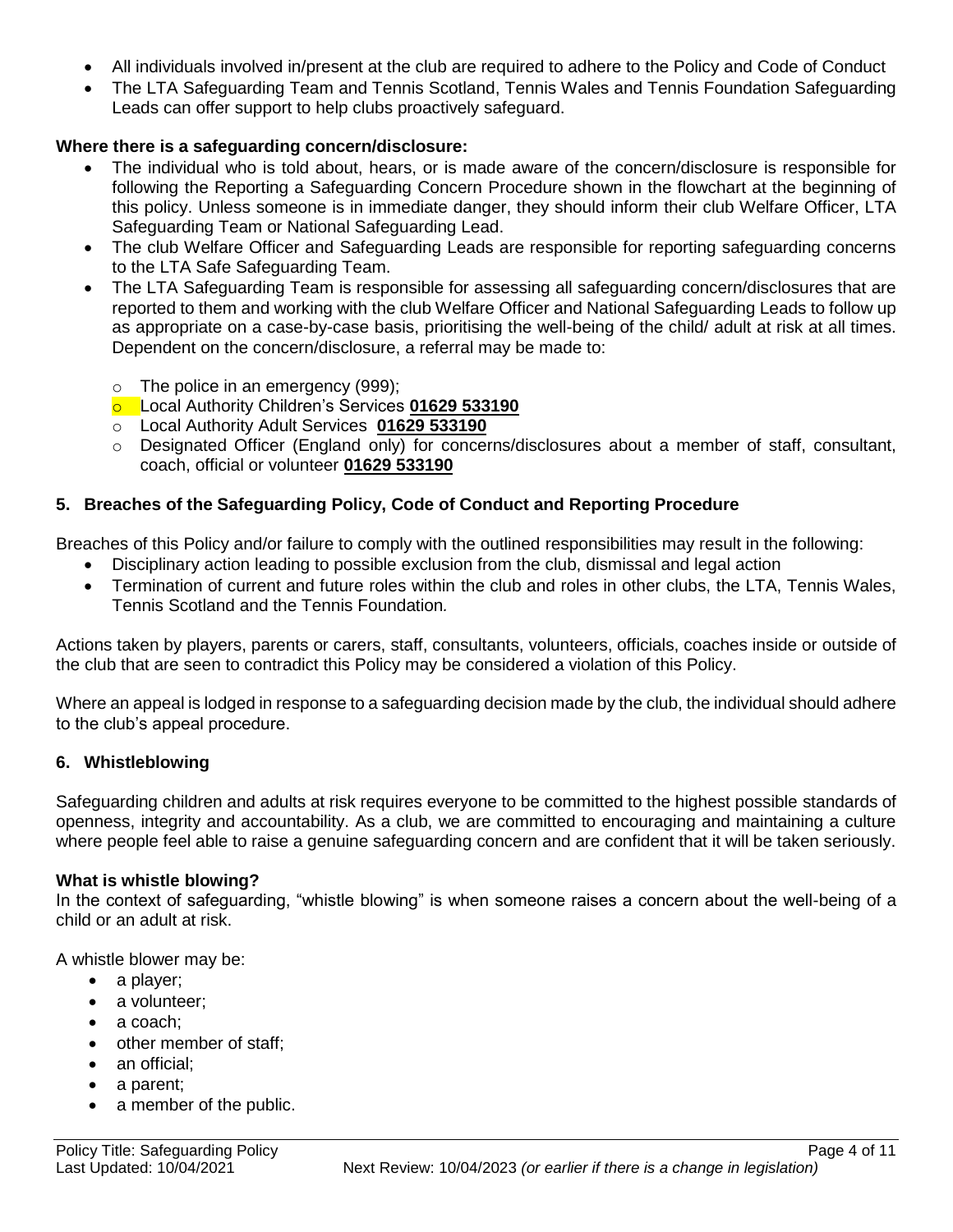#### **How to raise a concern about a child or an adult at risk at the club**

If a child or an adult at risk is in immediate danger or risk of harm, the police should be contacted by calling 999.

Where a child or an adult at risk is not in immediate danger, any concerns about their well-being should be made without delay to the Club Welfare Officer. The Club Welfare Officer will pass the details of the concern on to the LTA Safeguarding Team at the earliest opportunity and the relevant local authority and the police will be contacted, where appropriate.

If, however, the whistle blower does not feel comfortable raising a concern with the Club Welfare Officer, the whistle blower should contact the LTA Safeguarding Team directly on 020 8487 7000, the Local Authority Designated Officer (LADO) or the NSPCC on 0808 800 5000.

The Club Welfare Officer, Alison Knibbs, can be contacted on: 07525 627391 or aknibbs200@gmail.com

#### **Information to include when raising a concern**

The whistle blower should provide as much information as possible regarding the incident or circumstance which has given rise to the concern, including:

- their name and contact details (unless they wish to remain anonymous);
	- names of individuals involved;
	- date, time and location of incident/circumstance; and
	- whether any witnesses were present.

#### **What happens next?**

All concerns raised by a whistle blower about the well-being of a child or an adult at risk will be taken seriously and every effort will be made to deal with each concern fairly, quickly and proportionately.

If the whistle blower does not believe that the concern has been dealt with appropriately and wishes to speak to someone outside the club or the LTA Safeguarding Team, the NSPCC Whistleblowing advice line should be contacted on 0800 028 0285 or by emailing [help@nspcc.org.uk.](mailto:help@nspcc.org.uk)

#### **Support**

The club will not tolerate any harassment, victimisation or unfair treatment of, and will take appropriate action to protect, whistle blowers when they raise a concern in good faith.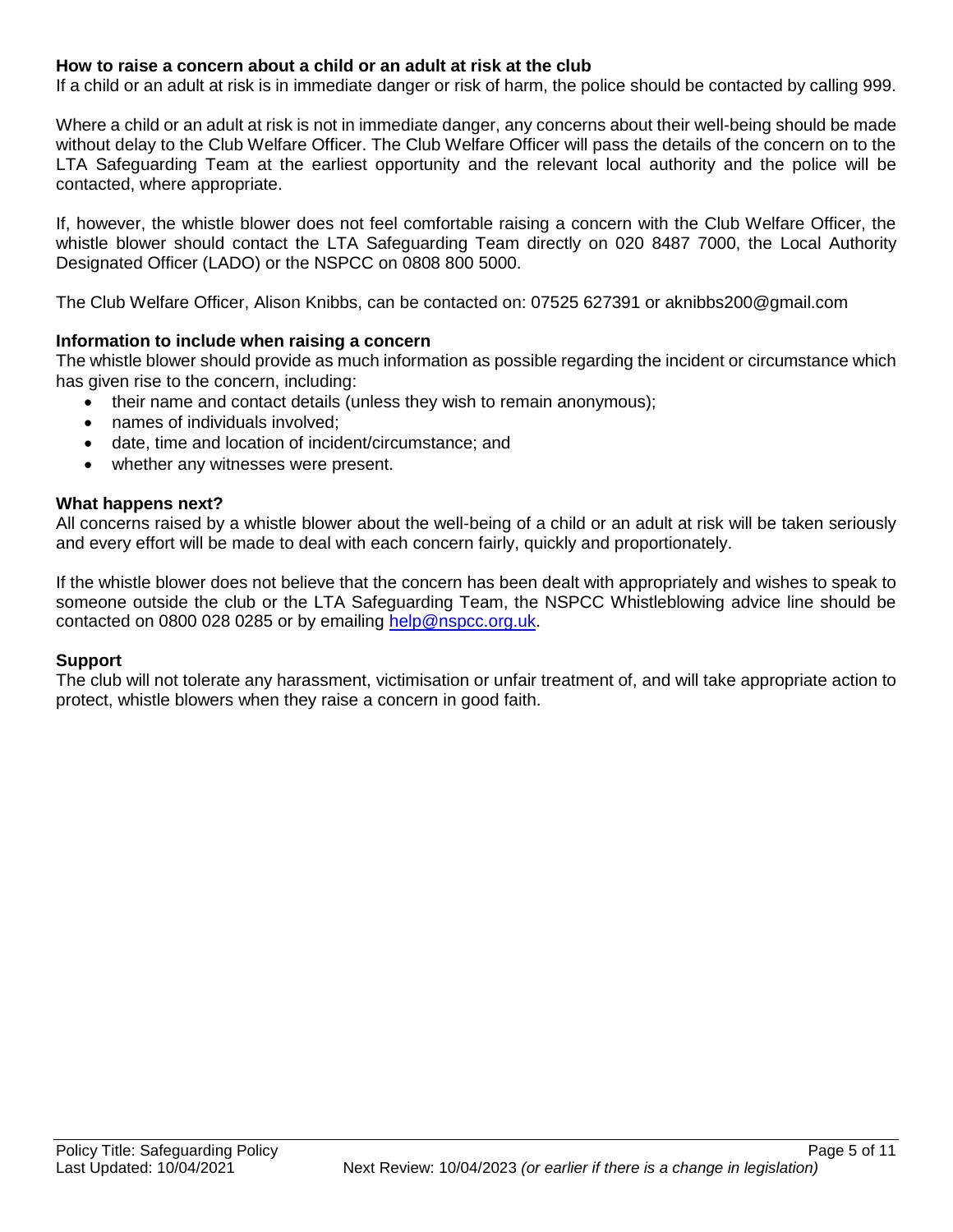# **Codes of Conduct**

#### **All members of staff, volunteers and members agree to:**

- Prioritise the well-being of all children and adults at risk at all times
- Treat all children and adults at risk fairly and with respect
- Be a positive role model. Act with integrity, even when no one is looking
- Help to create a safe and inclusive environment both on and off court
- Not allow any rough or dangerous behaviour, bullying or the use of bad or inappropriate language
- Report all allegations of abuse or poor practice to the club Welfare Officer
- Not use any sanctions that humiliate or harm a child or adult at risk
- Value and celebrate diversity and make all reasonable efforts to meet individual needs
- Keep clear boundaries between professional and personal life, including on social media
- Have the relevant consent from parents/carers, children and adults before taking or using photos and videos
- Refrain from making physical contact with children or adults unless it is necessary as part of an emergency or congratulatory (e.g. handshake / high five)
- Refrain from smoking and consuming alcohol during club activities or coaching sessions
- Ensure roles and responsibilities are clearly outlined and everyone has the required information and training
- Avoid being alone with a child or adult at risk unless there are exceptional circumstances
- Refrain from transporting children or adults at risk, unless this is required as part of a club activity (e.g. away match) and there is another adult in the vehicle
- Not abuse, neglect, harm or discriminate against anyone; or act in a way that may be interpreted as such
- Not have a relationship with anyone under 18 for whom they are coaching or responsible for
- Be acutely aware of the power that coaches and coaching assistants develop over players in the coaching relationship and avoid any intimacy (sexual or otherwise) with players

#### **All children agree to:**

- Be friendly, supportive and welcoming to other children and adults
- Play fairly and honestly
- Respect club staff, volunteers and Officials and accept their decisions
- Behave, respect and listen to your coach
- Take care of your equipment and club property
- Respect the rights, dignity and worth of all participants regardless of age, gender, ability, race, culture, religion or sexual identity
- Not use bad, inappropriate or racist language, including on social media
- Not bully, intimidate or harass anyone, including on social media
- Not smoke, drink alcohol or drugs of any kind on club premises or whilst representing the club at competitions or events
- Talk to the club Welfare Officer about any concerns or worries they have about themselves or others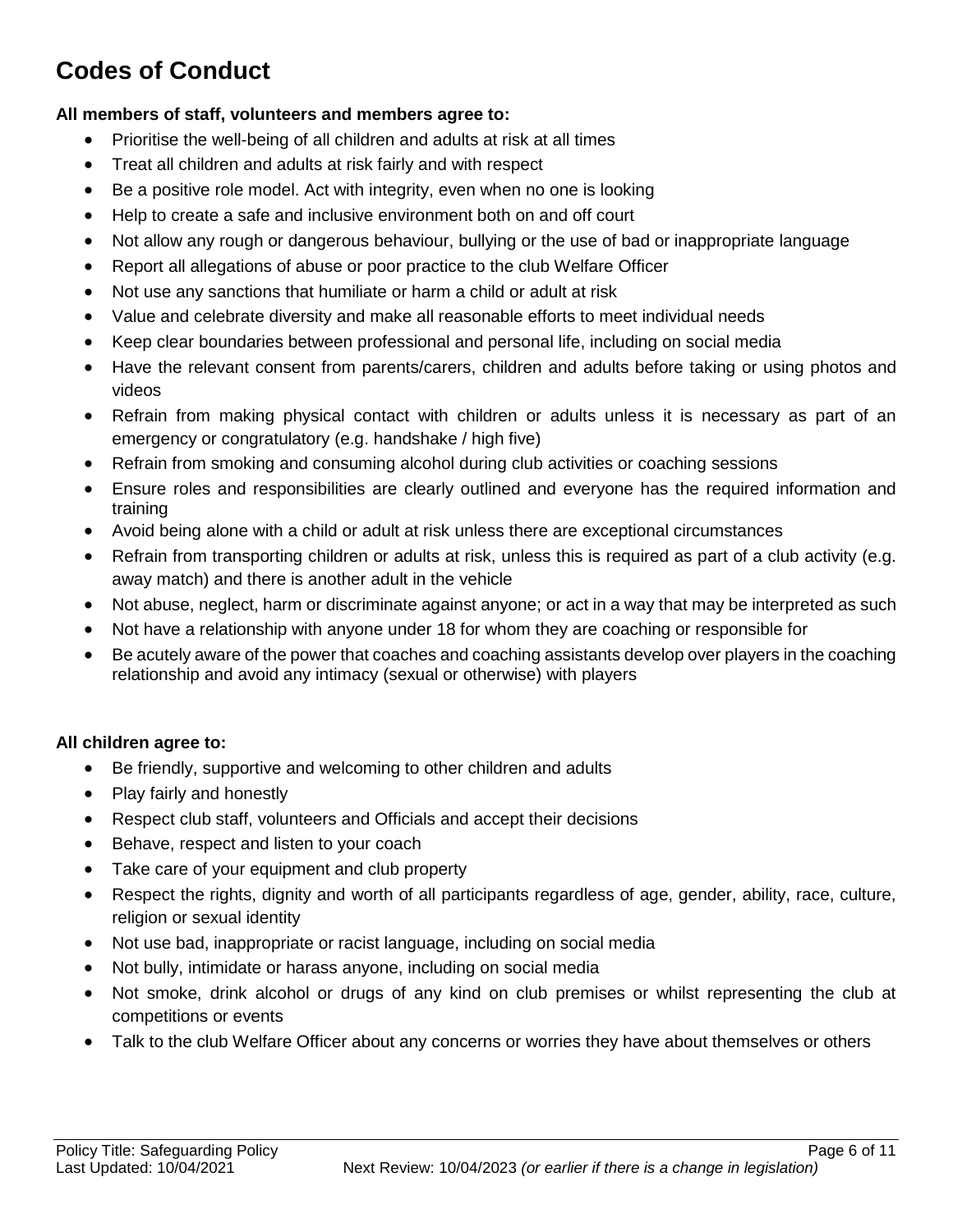#### **All parents and carers agree to:**

- Positively reinforce your child and show an interest in their tennis
- Use appropriate language at all times
- Be realistic and supportive
- Never ridicule or admonish a child for making a mistake or losing a match
- Treat all children, adults, volunteers, coaches, officials and members of staff with respect
- Behave responsibly at the venue; do not embarrass your child
- Accept the official's decisions and do not go on court or interfere with matches
- Encourage your child to play by the rules, and teach them that they can only do their best
- Deliver and collect your child punctually from the venue
- Ensure your child has appropriate clothing for the weather conditions
- Ensure that your child understands their code of conduct
- Adhere to your venue's safeguarding policy, diversity and inclusion policy, rules and regulations
- Provide emergency contact details and any relevant information about your child including medical history

This Policy is reviewed every two years (or earlier if there is a change in national legislation).

This Policy is recommended for approval by:

Club Committee Chair Grenville Holt: Date: 10/04/2021 Club Welfare Officer Alison Knibbs: Date: 10/04/2021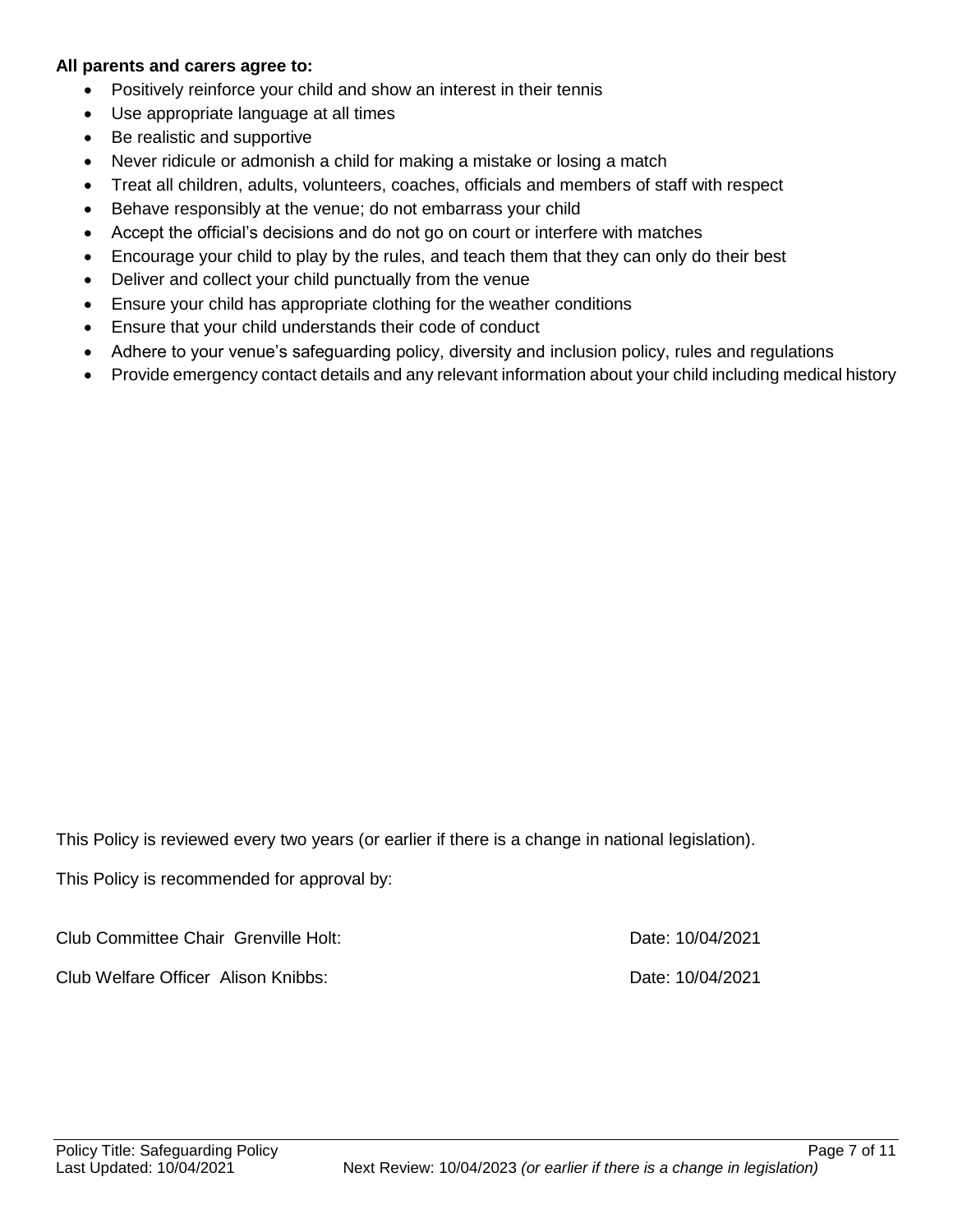## **Appendix A: Glossary of Terms**

**Safeguarding:** protecting **children** from abuse and neglect, preventing the impairment of children's health or development, ensuring that children are growing up in circumstances consistent with the provision of safe and effective care, and taking action to enable all children to have the best life chances. Enabling **adults at risk** to achieve the outcomes that matter to them in their life; protecting their right to live in safety, free from abuse and neglect. Empowering and supporting them to make choices, stay safe and raise any concerns. Beginning with the assumption that an individual is best-placed to make decisions about their own wellbeing, taking proportional action on their behalf only if someone lacks the capacity to make a decision, they are exposed to a lifethreatening risk, someone else may be at risk of harm, or a criminal offence has been committed or is likely to be committed.

#### **Abuse and neglect**

**Physical abuse:** A form of abuse which may involve hitting, shaking, throwing, poisoning, burning or scalding, drowning, suffocating or otherwise causing physical harm to a child or adult at risk. Physical harm may also be caused when a parent or carer fabricates the symptoms of, or deliberately induces illness

**Sexual abuse:** Involves forcing or enticing a child or young person to take part in abuse sexual activities, not necessarily involving a high level of violence, whether or not the child is aware of what is happening. The activities may involve physical contact, including assault by penetration (for example, rape or oral sex) or non-penetrative acts such as masturbation, kissing, rubbing and touching outside of clothing. They may also include non-contact activities, such as involving children in looking at, or in the production of, sexual images, watching sexual activities, encouraging children to behave in sexually inappropriate ways, or grooming a child in preparation for abuse (including via the internet). Sexual abuse is not solely perpetrated by adult males. Women can also commit acts of sexual abuse, as can other children

**Emotional abuse:** The persistent emotional maltreatment of a child or adult at risk such as to cause severe and persistent adverse effects on their emotional development. It may involve conveying to a child/ adult at risk that they are worthless or unloved, inadequate, or valued only insofar as they meet the needs of another person; not giving them opportunities to express their views; deliberately silencing them or 'making fun' of what they say or how they communicate. It may feature age or developmentally inappropriate expectations being imposed, including interactions that are beyond a child or adult at risk's developmental capability, as well as overprotection and limitation of exploration and learning, or preventing them participating in normal social interaction. It may involve seeing or hearing the ill-treatment of another. It may involve serious bullying (including cyber bullying), causing a child or adult at risk to feel frightened or in danger, or the exploitation or corruption of children. Some level of emotional abuse is involved in all types of maltreatment of a child, though it may occur alone.

**Neglect:** The persistent failure to meet a child/ adult at risk's basic physical and/or psychological needs, likely to result in the serious impairment of their health or development. It may involve a parent or carer failing to:

- $\circ$  provide adequate food, clothing and shelter (including exclusion from home or abandonment);
- $\circ$  protect a child/ adult at risk from physical and emotional harm or danger;
- o ensure adequate supervision (including the use of inadequate care-givers); or
- o ensure access to appropriate medical care or treatment.

It may also include neglect of, or unresponsiveness to, a child's or adult at risk's basic emotional needs. Neglect may occur during pregnancy as a result of maternal substance abuse.

#### **Additional examples of abuse and neglect of adults at risk**

**Financial abuse**: having money or property stolen; being defrauded; being put under pressure in relation to money or other property; and having money or other property misused.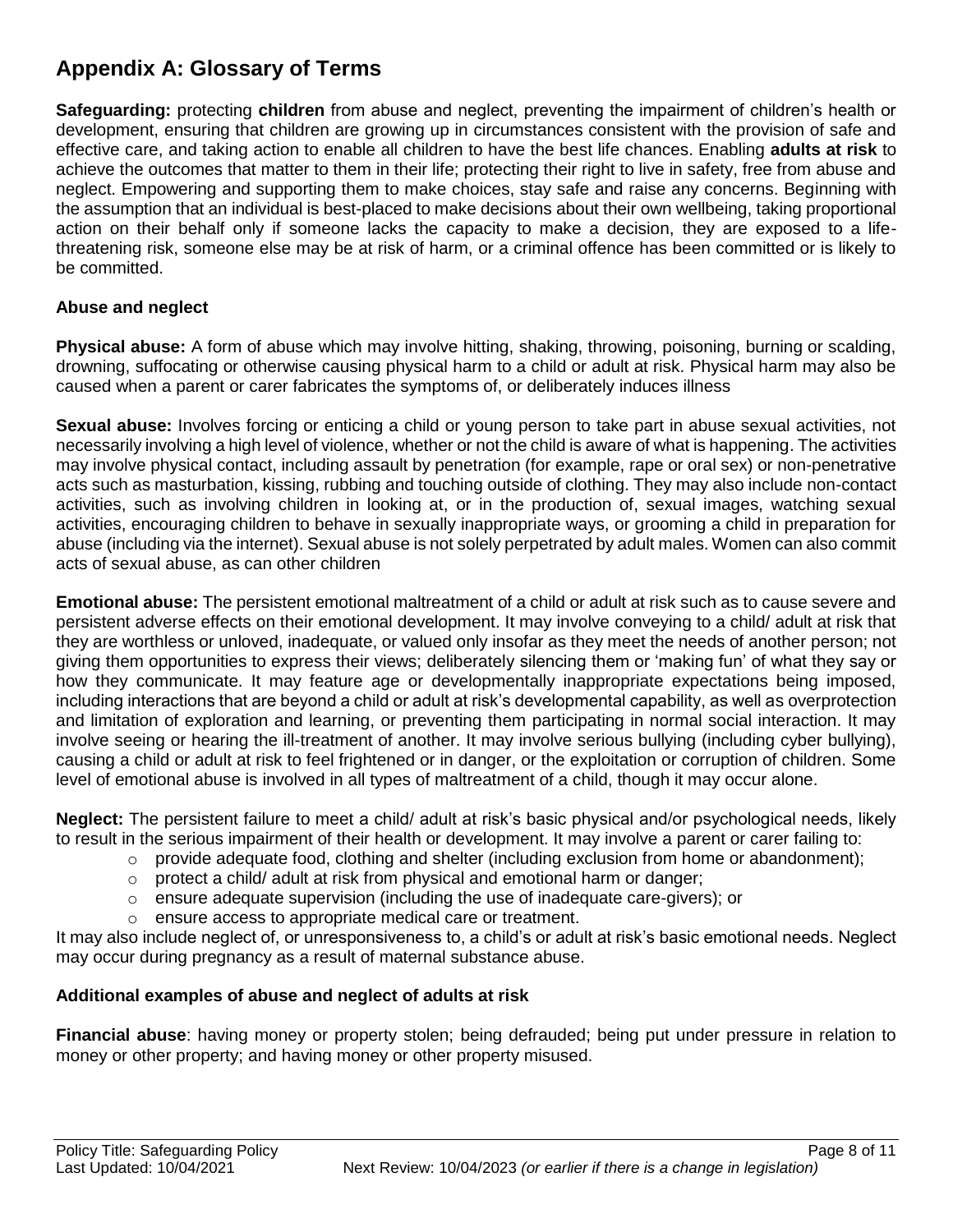**Discriminatory abuse**: treating someone in a less favourable way and causing them harm, because of their age, gender, sexuality, gender identity, disability, socio-economic status, ethnic origin, religion and any other visible or non-visible difference.

**Domestic abuse**: includes physical, sexual, psychological or financial abuse by someone who is, or has been a partner or family member. Includes forced marriage, female genital mutilation and honour-based violence (an act of violence based on the belief that the person has brought shame on their family or culture). Domestic abuse does not necessarily involve physical contact or violence.

**Psychological abuse:** including emotional abuse, threats of harm or abandonment, deprivation of contact, humiliation, blaming, controlling, intimidation, coercion, harassment, verbal abuse, isolation or withdrawal from services or supportive networks.

**Organisational abuse**: where the needs of an individual are not met by an organisation due to a culture of poor practice or abusive behaviour within the organisation.

**Self-neglect:** behaviour which threatens an adult's personal health or safety (but not that of others). Includes an adult's decision to not provide themselves with adequate food, clothing, shelter, personal hygiene, or medication (when indicated), or take appropriate safety precautions

**Modern slavery**: encompasses slavery, human trafficking, criminal and sexual exploitation, forced labour and domestic servitude. Traffickers and slave masters use whatever means they have at their disposal to coerce, deceive and force individuals into a life of abuse, servitude and inhumane treatment.

- A person who is being abused may experience more than one type of abuse
- Harassment, and bullying are also abusive and can be harmful
- Female Genital Mutilation (FGM) is now recognised as a form of physical, sexual and emotional abuse that is practised across the UK
- Child Sexual Exploitation is recognised as a form of sexual abuse in which children are sexually exploited for money, power or status
- Child trafficking is recognised as child abuse where children are often subject to multiple forms of exploitation. Children are recruited, moved or transported to, or within the UK, then exploited, forced to work or sold
- People from all cultures are subject to abuse. It cannot be condoned for religious or cultural reasons
- Abuse can have immediate and long-term impacts on someone's well-being, including anxiety, depression, substance misuse, eating disorders and self-destructive Conducts, offending and anti-social **Conduct**
- Those committing abuse are most often adults, both male and female. However, child-to-child abuse also takes place.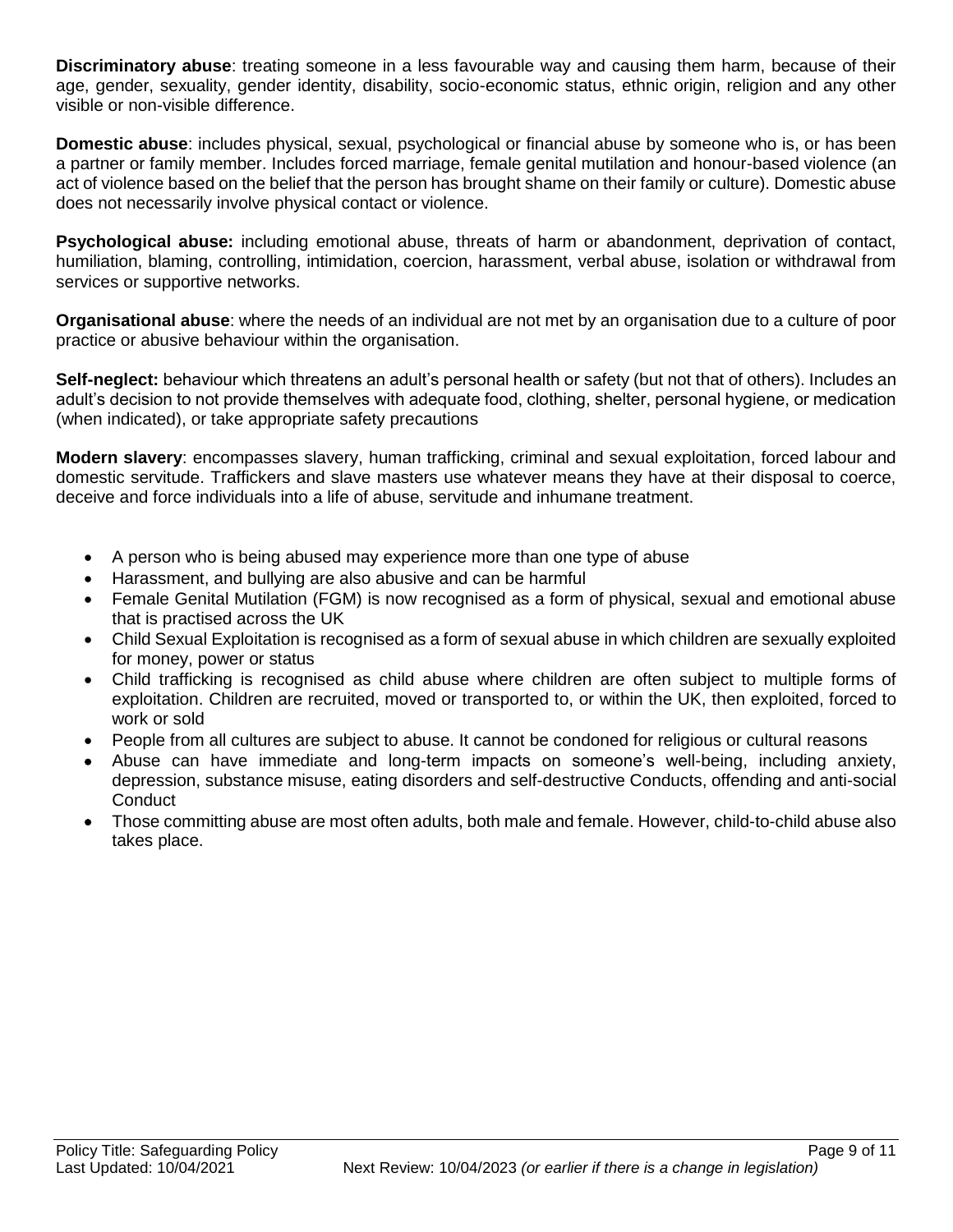## **Appendix B: What to do if a disclosure from a child or adult at risk is made to you:**

- 1. **Listen** carefully and calmly to the individual
- 2. **Reassure** the individual that they have done the right thing and what they have told you is very important
- 3. **Avoid questioning** where possible, and never ask leading questions
- 4. **Do not promise secrecy**. Let the individual know that you will need to speak to the Welfare Officer/LTA Safeguarding Team because it is in their best interest. If you intend to speak to the police or social care, you should let them know this too.
- 5. **Report the concern.** In an emergency, call the police (999), otherwise talk to the Welfare Officer/LTA Safeguarding Team as soon as possible. Do not let doubt/personal bias prevent you from reporting the allegation
- **6. Record** details of the disclosure and allegation using the LTA's online reporting a concern form within 24 hours*. If you do not have access to the online form, write down the details using what you have available then sign and date it.*